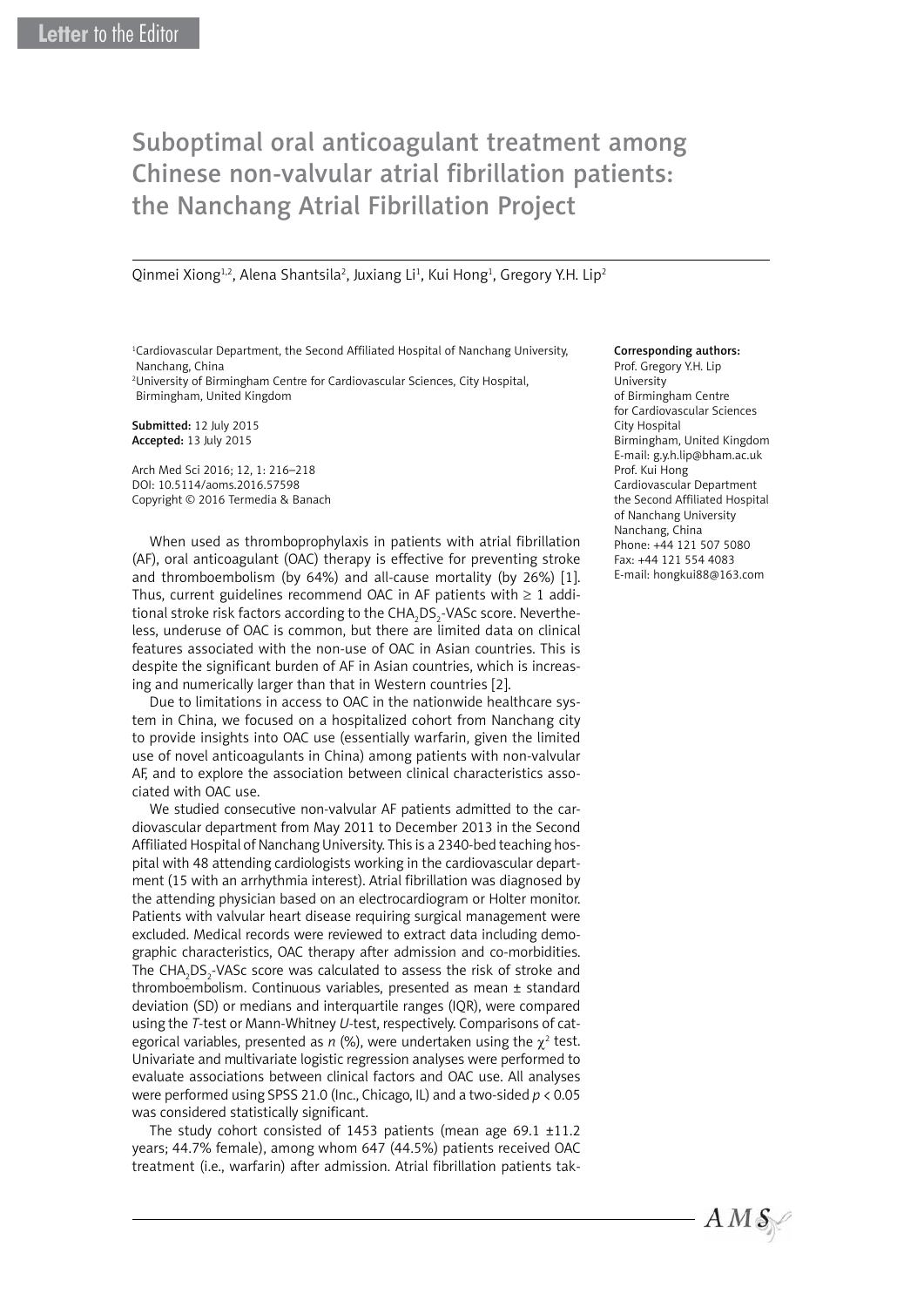ing warfarin were younger than those not taking warfarin ( $p < 0.001$ ) (Table I). The proportions of patients receiving warfarin significantly decreased with increasing age, with only 36.7% of warfarin users among patients aged  $\geq$  75 years. There were no significant differences in subtype of AF or CHA<sub>2</sub>DS<sub>2</sub>-VASc score between warfarin users and non-users. Among high-risk patients with a  $CHA<sub>2</sub>DS<sub>2</sub>$ -VASc score  $\geq 2$  in males or  $\geq 3$  in females, only 45.1% of patients received warfarin therapy after admission.

Univariate analysis shows that warfarin use was negatively associated with age  $\geq$  75 years and concomitant coronary artery disease, but positively related to prior stroke/transient ischemic attack (TIA)/thromboembolism (TE), history of hypertension and diabetes mellitus (Table II). On multivariate analysis, predictors of warfarin

| Parameter                                                                             | All patients<br>$(n = 1453)$ | On-warfarin<br>$(n = 647)$ | Non-warfarin<br>$(n = 806)$ | P-value |  |  |  |
|---------------------------------------------------------------------------------------|------------------------------|----------------------------|-----------------------------|---------|--|--|--|
| Female                                                                                | 649 (44.7)                   | 301 (46.5)                 | 348 (43.2)                  | 0.203   |  |  |  |
| Age [years]:                                                                          |                              |                            |                             |         |  |  |  |
| $Mean \pm SD$                                                                         | $69.1 \pm 11.2$              | $67.7 \pm 10.8$            | $70.2 \pm 11.4$             | < 0.001 |  |  |  |
| < 40                                                                                  | 17(1.2)                      | 9(52.9)                    | 8(47.1)                     | < 0.001 |  |  |  |
| $40 - 64$                                                                             | 428 (29.5)                   | 213 (49.8)                 | 215 (50.2)                  |         |  |  |  |
| $65 - 74$                                                                             | 474 (32.6)                   | 229 (48.3)                 | 245 (51.7)                  |         |  |  |  |
| $\geq 75$                                                                             | 534 (36.8)                   | 196 (36.7)                 | 338 (63.3)                  |         |  |  |  |
| Blood pressure on admission, $n = 1443*(641 \text{ on-warfarin})$ , mean ± SD [mm Hg] |                              |                            |                             |         |  |  |  |
| <b>SBP</b>                                                                            | $129.9 + 21.0$               | $129.9 + 20.5$             | $130.0 \pm 21.4$            | 0.897   |  |  |  |
| <b>DBP</b>                                                                            | $77.7 \pm 12.6$              | $78.1 \pm 12.1$            | $77.5 \pm 13.0$             | 0.373   |  |  |  |
| LVEF, $n = 1261^* (575 \text{ on-warfarin})$ :                                        |                              |                            |                             |         |  |  |  |
| $Mean \pm SD$                                                                         | $57.8 \pm 12.1$              | $57.9 \pm 12.2$            | $57.8 \pm 12.1$             | 0.916   |  |  |  |
| < 55%                                                                                 | 416 (33.0)                   | 192 (46.2)                 | 224 (53.8)                  | 0.810   |  |  |  |
| $\geq 55\%$                                                                           | 845 (67.0)                   | 383 (45.3)                 | 462 (54.7)                  |         |  |  |  |
| Type of atrial fibrillation:                                                          |                              |                            |                             |         |  |  |  |
| Paroxysmal                                                                            | 316 (21.7)                   | 133 (42.1)                 | 183 (57.9)                  | 0.338   |  |  |  |
| Persistent/Permanent                                                                  | 1137 (78.3)                  | 514 (45.2)                 | 623 (54.8)                  |         |  |  |  |
| CHA, DS,-VASc score:                                                                  |                              |                            |                             |         |  |  |  |
| Median (IOR)                                                                          | $3(2-4)$                     | $3(2-4)$                   | $3(2-4)$                    | 0.942   |  |  |  |
| Male = $0$ or female = $1$                                                            | 138 (9.5)                    | 78 (43.5)                  | 60(56.5)                    | 0.777   |  |  |  |
| Male = 1 or female = $2$                                                              | 257(17.7)                    | 110 (42.8)                 | 147 (57.2)                  |         |  |  |  |
| Male $\geq$ 2 or female $\geq$ 3                                                      | 1058 (72.8)                  | 477 (45.1)                 | 581 (54.9)                  |         |  |  |  |

*CHA2 DS2 -VASc – congestive heart failure, hypertension, age* ≥ *75 years (double), diabetes mellitus, stroke/transient ischemic stroke/ thromboembolism history (double), vascular disease, age (65–74), sex (female), DBP – diastolic blood pressure, IQR – interquartile range, LVEF – left ventricular ejection fraction, SBP – systolic blood pressure, SD – standard deviation; \*the number of patients with available data.*

| Table II. Clinical predictors associated with warfarin use |  |  |  |  |  |
|------------------------------------------------------------|--|--|--|--|--|
|------------------------------------------------------------|--|--|--|--|--|

| Parameter                 | Univariate analysis |         | Multivariate analysis |         |  |
|---------------------------|---------------------|---------|-----------------------|---------|--|
|                           | OR (95% CI)         | P-value | OR (95% CI)           | P-value |  |
| Age $\geq$ 75 years       | $0.60(0.48 - 0.75)$ | < 0.001 | $0.54(0.43 - 0.69)$   | < 0.001 |  |
| Gender, female            | $1.15(0.93 - 1.41)$ | 0.202   | $1.12(0.90 - 1.39)$   | 0.317   |  |
| Heart failure             | $0.99(0.80 - 1.21)$ | 0.902   | $1.12(0.90 - 1.39)$   | 0.305   |  |
| Hypertension              | $1.34(1.08-1.65)$   | 0.007   | $1.43(1.14 - 1.79)$   | 0.002   |  |
| <b>Diabetes</b>           | $1.47(1.04 - 2.11)$ | 0.031   | 1.43 (0.99-2.07)      | 0.056   |  |
| Prior stroke/TIA/TE       | $1.55(1.15 - 2.07)$ | 0.004   | $1.59(1.18 - 2.16)$   | 0.003   |  |
| Coronary artery disease   | $0.60(0.47 - 0.77)$ | < 0.001 | $0.62(0.48 - 0.80)$   | < 0.001 |  |
| Peripheral artery disease | $0.15(0.02 - 1.24)$ | 0.079   | $0.15(0.02 - 1.24)$   | 0.078   |  |

*CI – confidence interval, OR – odds ratio, TE – thromboembolism, TIA – transient ischemic attack.*